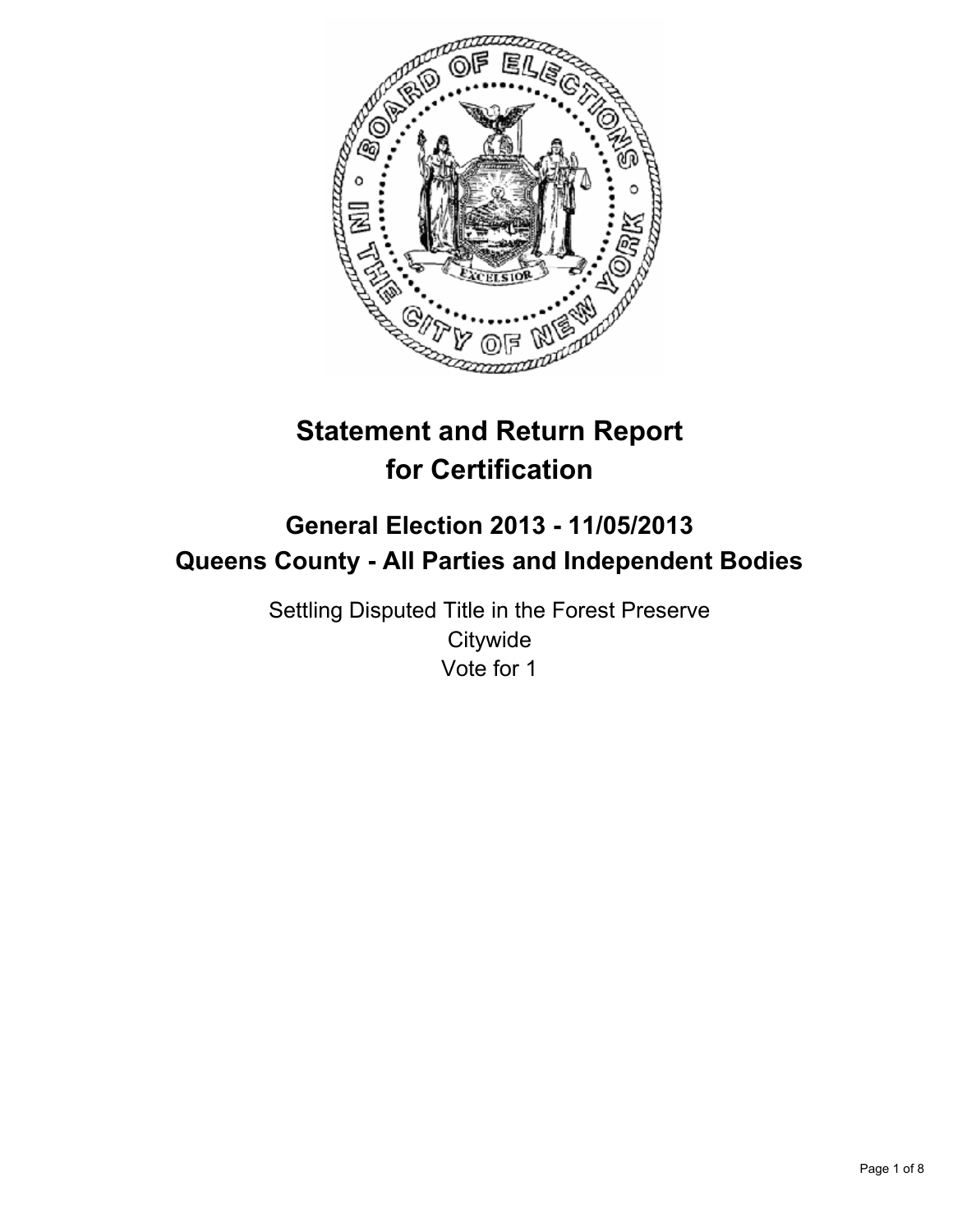

| PUBLIC COUNTER                                           | 18,034   |
|----------------------------------------------------------|----------|
| <b>EMERGENCY</b>                                         | 68       |
| ABSENTEE/MILITARY                                        | 815      |
| <b>FEDERAL</b>                                           | 0        |
| SPECIAL PRESIDENTIAL                                     | $\Omega$ |
| <b>AFFIDAVIT</b>                                         | 259      |
| <b>Total Ballots</b>                                     | 19,176   |
| Less - Inapplicable Federal/Special Presidential Ballots | 0        |
| <b>Total Applicable Ballots</b>                          | 19,176   |
| <b>YES</b>                                               | 7,715    |
| <b>NO</b>                                                | 4,128    |
| <b>Total Votes</b>                                       | 11,843   |
| Unrecorded                                               | 7.333    |

### **Assembly District 24**

| <b>PUBLIC COUNTER</b>                                    | 13,459 |
|----------------------------------------------------------|--------|
| <b>EMERGENCY</b>                                         | 0      |
| ABSENTEE/MILITARY                                        | 475    |
| <b>FEDERAL</b>                                           | 0      |
| <b>SPECIAL PRESIDENTIAL</b>                              | 0      |
| AFFIDAVIT                                                | 101    |
| <b>Total Ballots</b>                                     | 14,035 |
| Less - Inapplicable Federal/Special Presidential Ballots | 0      |
| <b>Total Applicable Ballots</b>                          | 14,035 |
| <b>YES</b>                                               | 5,832  |
| <b>NO</b>                                                | 2,541  |
| <b>Total Votes</b>                                       | 8,373  |
| Unrecorded                                               | 5,662  |

| PUBLIC COUNTER                                           | 13,472 |
|----------------------------------------------------------|--------|
| <b>EMERGENCY</b>                                         | 0      |
| ABSENTEE/MILITARY                                        | 397    |
| <b>FEDERAL</b>                                           | 0      |
| SPECIAL PRESIDENTIAL                                     | 0      |
| AFFIDAVIT                                                | 89     |
| <b>Total Ballots</b>                                     | 13,958 |
| Less - Inapplicable Federal/Special Presidential Ballots | 0      |
| <b>Total Applicable Ballots</b>                          | 13,958 |
| <b>YES</b>                                               | 5,666  |
| <b>NO</b>                                                | 2,815  |
| <b>Total Votes</b>                                       | 8,481  |
| Unrecorded                                               | 5,477  |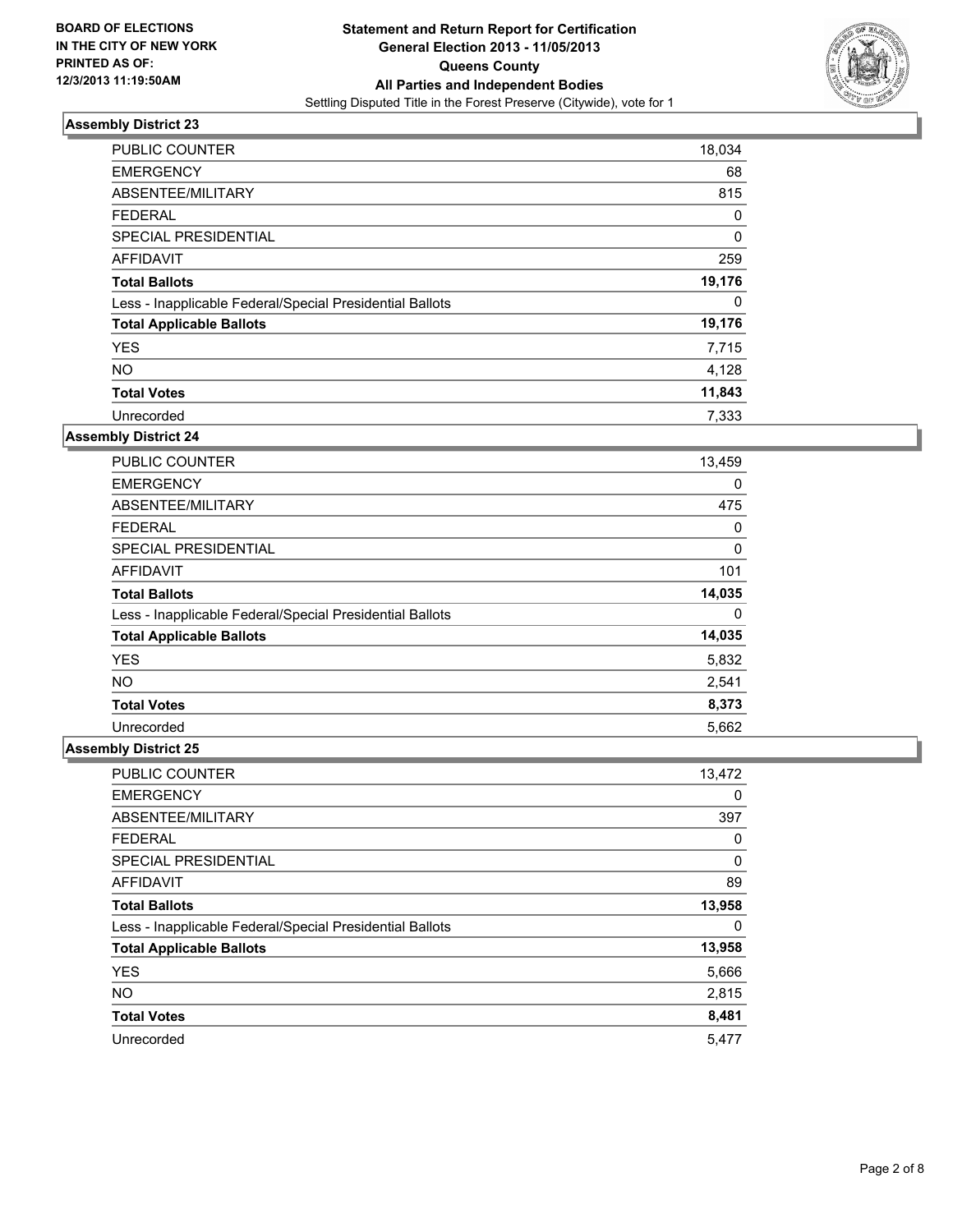

| <b>PUBLIC COUNTER</b>                                    | 21,097 |
|----------------------------------------------------------|--------|
| <b>EMERGENCY</b>                                         |        |
| ABSENTEE/MILITARY                                        | 878    |
| <b>FEDERAL</b>                                           | 0      |
| SPECIAL PRESIDENTIAL                                     | 0      |
| AFFIDAVIT                                                | 115    |
| <b>Total Ballots</b>                                     | 22,091 |
| Less - Inapplicable Federal/Special Presidential Ballots | 0      |
| <b>Total Applicable Ballots</b>                          | 22,091 |
| <b>YES</b>                                               | 9,943  |
| <b>NO</b>                                                | 4,963  |
| <b>Total Votes</b>                                       | 14,906 |
| Unrecorded                                               | 7.185  |

### **Assembly District 27**

| <b>PUBLIC COUNTER</b>                                    | 14,376 |
|----------------------------------------------------------|--------|
| <b>EMERGENCY</b>                                         | 0      |
| ABSENTEE/MILITARY                                        | 601    |
| <b>FEDERAL</b>                                           | 0      |
| <b>SPECIAL PRESIDENTIAL</b>                              | 0      |
| AFFIDAVIT                                                | 113    |
| <b>Total Ballots</b>                                     | 15,090 |
| Less - Inapplicable Federal/Special Presidential Ballots | 0      |
| <b>Total Applicable Ballots</b>                          | 15,090 |
| <b>YES</b>                                               | 6,312  |
| <b>NO</b>                                                | 3,027  |
| <b>Total Votes</b>                                       | 9,339  |
| Unrecorded                                               | 5,751  |

| <b>PUBLIC COUNTER</b>                                    | 17,878 |
|----------------------------------------------------------|--------|
| <b>EMERGENCY</b>                                         | 0      |
| ABSENTEE/MILITARY                                        | 728    |
| <b>FEDERAL</b>                                           | 0      |
| SPECIAL PRESIDENTIAL                                     | 0      |
| AFFIDAVIT                                                | 98     |
| <b>Total Ballots</b>                                     | 18,704 |
| Less - Inapplicable Federal/Special Presidential Ballots | 0      |
| <b>Total Applicable Ballots</b>                          | 18,704 |
| <b>YES</b>                                               | 8,656  |
| <b>NO</b>                                                | 4,072  |
| <b>Total Votes</b>                                       | 12,728 |
| Unrecorded                                               | 5,976  |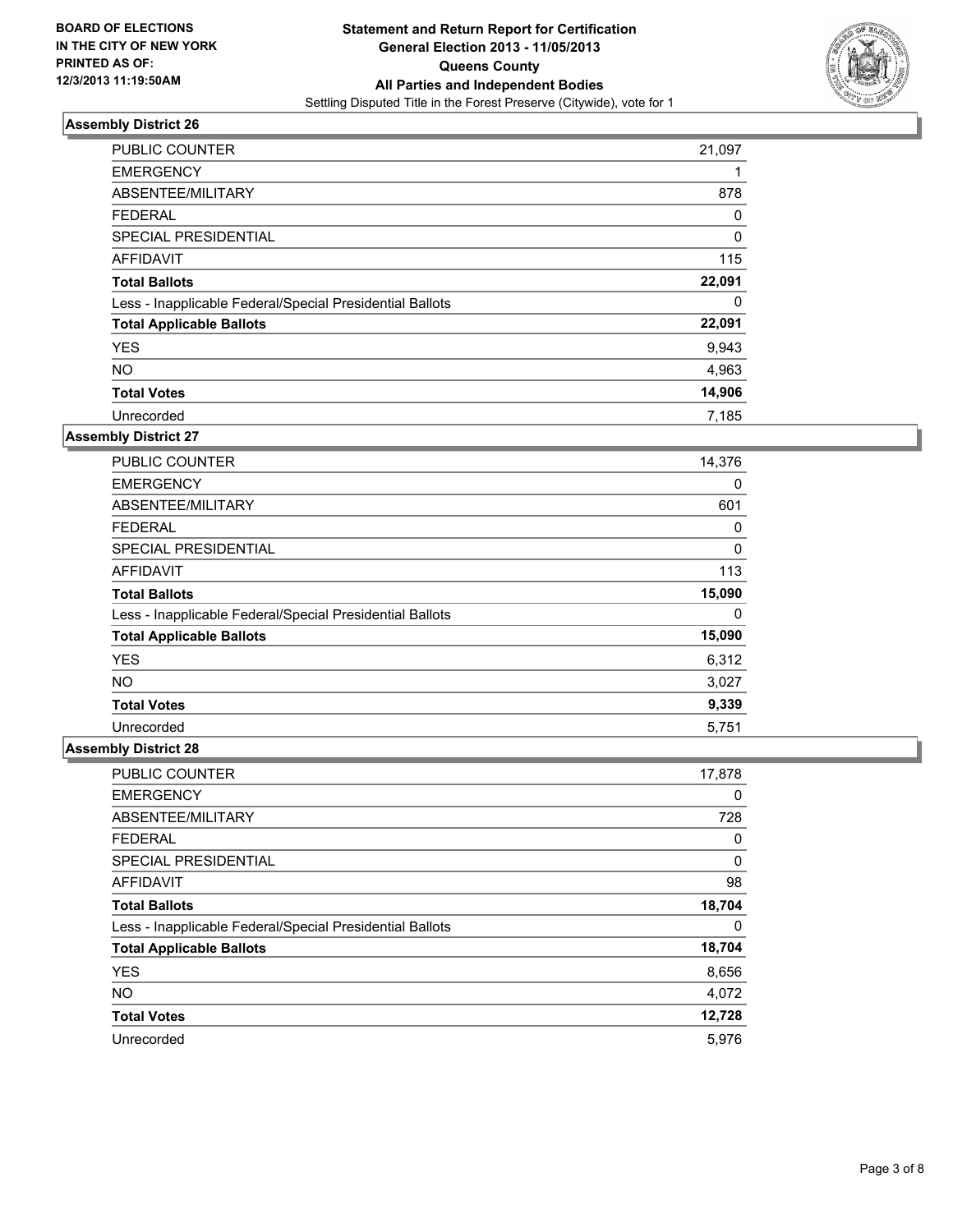

| <b>PUBLIC COUNTER</b>                                    | 17,580   |
|----------------------------------------------------------|----------|
| <b>EMERGENCY</b>                                         |          |
| ABSENTEE/MILITARY                                        | 497      |
| <b>FEDERAL</b>                                           | 0        |
| SPECIAL PRESIDENTIAL                                     | $\Omega$ |
| <b>AFFIDAVIT</b>                                         | 167      |
| <b>Total Ballots</b>                                     | 18,245   |
| Less - Inapplicable Federal/Special Presidential Ballots | 0        |
| <b>Total Applicable Ballots</b>                          | 18,245   |
| <b>YES</b>                                               | 7,384    |
| <b>NO</b>                                                | 2,812    |
| <b>Total Votes</b>                                       | 10,196   |
| Unrecorded                                               | 8.049    |

### **Assembly District 30**

| <b>PUBLIC COUNTER</b>                                    | 14,367 |
|----------------------------------------------------------|--------|
| <b>EMERGENCY</b>                                         | 14     |
| ABSENTEE/MILITARY                                        | 466    |
| <b>FEDERAL</b>                                           | 0      |
| <b>SPECIAL PRESIDENTIAL</b>                              | 0      |
| AFFIDAVIT                                                | 120    |
| <b>Total Ballots</b>                                     | 14,967 |
| Less - Inapplicable Federal/Special Presidential Ballots | 0      |
| <b>Total Applicable Ballots</b>                          | 14,967 |
| <b>YES</b>                                               | 6,158  |
| <b>NO</b>                                                | 3,162  |
| <b>Total Votes</b>                                       | 9,320  |
| Unrecorded                                               | 5,647  |

| PUBLIC COUNTER                                           | 12,019 |
|----------------------------------------------------------|--------|
| <b>EMERGENCY</b>                                         | 0      |
| ABSENTEE/MILITARY                                        | 307    |
| <b>FEDERAL</b>                                           | 0      |
| SPECIAL PRESIDENTIAL                                     | 0      |
| AFFIDAVIT                                                | 124    |
| <b>Total Ballots</b>                                     | 12,450 |
| Less - Inapplicable Federal/Special Presidential Ballots | 0      |
| <b>Total Applicable Ballots</b>                          | 12,450 |
| <b>YES</b>                                               | 4,989  |
| <b>NO</b>                                                | 1,861  |
| <b>Total Votes</b>                                       | 6,850  |
| Unrecorded                                               | 5,600  |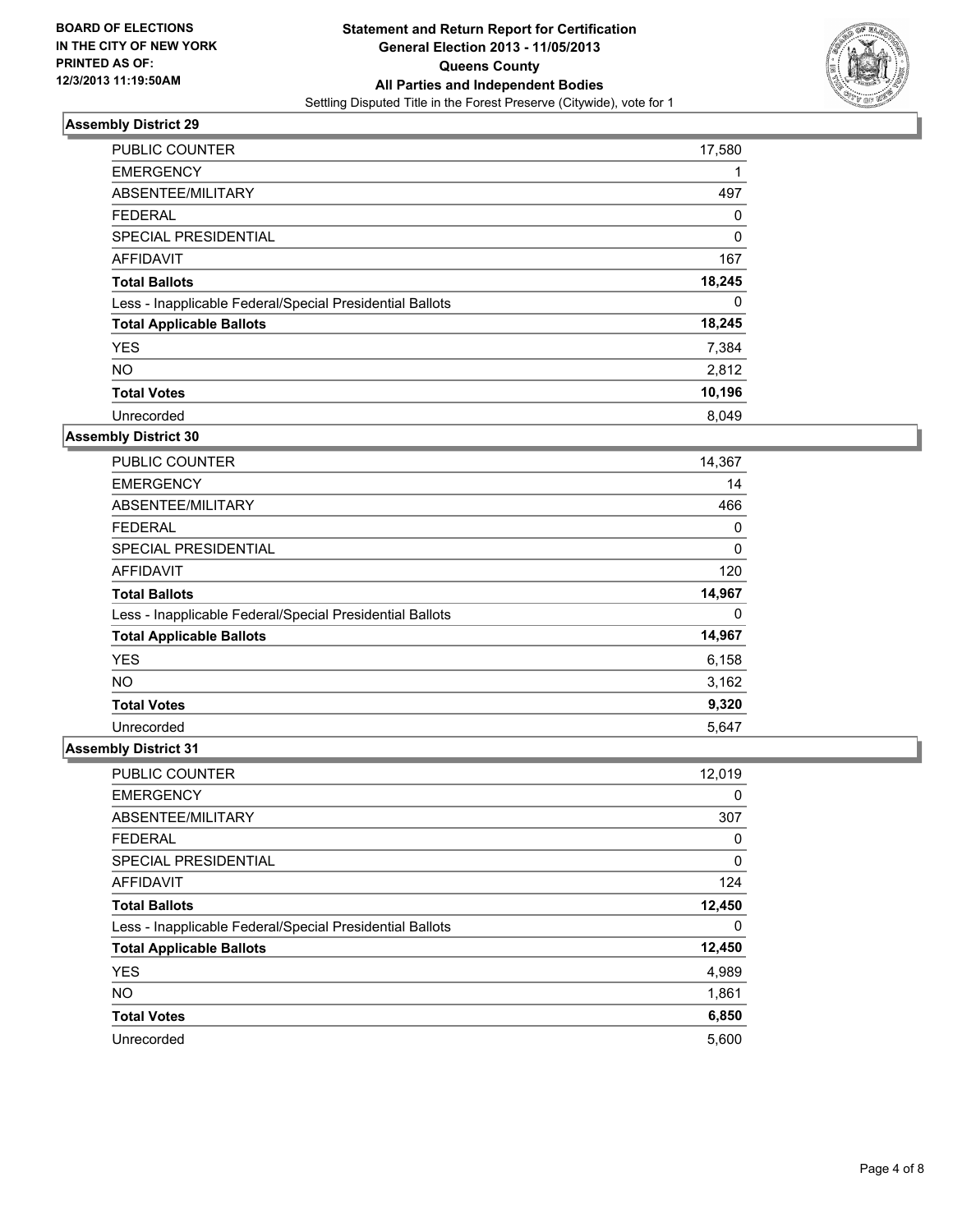

| <b>PUBLIC COUNTER</b>                                    | 16,455   |
|----------------------------------------------------------|----------|
| <b>EMERGENCY</b>                                         | 6        |
| ABSENTEE/MILITARY                                        | 334      |
| <b>FEDERAL</b>                                           | 0        |
| SPECIAL PRESIDENTIAL                                     | $\Omega$ |
| <b>AFFIDAVIT</b>                                         | 182      |
| <b>Total Ballots</b>                                     | 16,977   |
| Less - Inapplicable Federal/Special Presidential Ballots | 0        |
| <b>Total Applicable Ballots</b>                          | 16,977   |
| <b>YES</b>                                               | 6,397    |
| <b>NO</b>                                                | 2,728    |
| <b>Total Votes</b>                                       | 9,125    |
| Unrecorded                                               | 7.852    |

### **Assembly District 33**

| <b>PUBLIC COUNTER</b>                                    | 19,352 |
|----------------------------------------------------------|--------|
| <b>EMERGENCY</b>                                         | 0      |
| ABSENTEE/MILITARY                                        | 404    |
| <b>FEDERAL</b>                                           | 0      |
| <b>SPECIAL PRESIDENTIAL</b>                              | 0      |
| AFFIDAVIT                                                | 136    |
| <b>Total Ballots</b>                                     | 19,892 |
| Less - Inapplicable Federal/Special Presidential Ballots | 0      |
| <b>Total Applicable Ballots</b>                          | 19,892 |
| <b>YES</b>                                               | 8,000  |
| <b>NO</b>                                                | 3,593  |
| <b>Total Votes</b>                                       | 11,593 |
| Unrecorded                                               | 8,299  |

| PUBLIC COUNTER                                           | 10,134 |
|----------------------------------------------------------|--------|
| <b>EMERGENCY</b>                                         | 0      |
| ABSENTEE/MILITARY                                        | 237    |
| <b>FEDERAL</b>                                           | 0      |
| SPECIAL PRESIDENTIAL                                     | 0      |
| AFFIDAVIT                                                | 121    |
| <b>Total Ballots</b>                                     | 10,492 |
| Less - Inapplicable Federal/Special Presidential Ballots | 0      |
| <b>Total Applicable Ballots</b>                          | 10,492 |
| <b>YES</b>                                               | 4,144  |
| <b>NO</b>                                                | 1,599  |
| <b>Total Votes</b>                                       | 5,743  |
| Unrecorded                                               | 4,749  |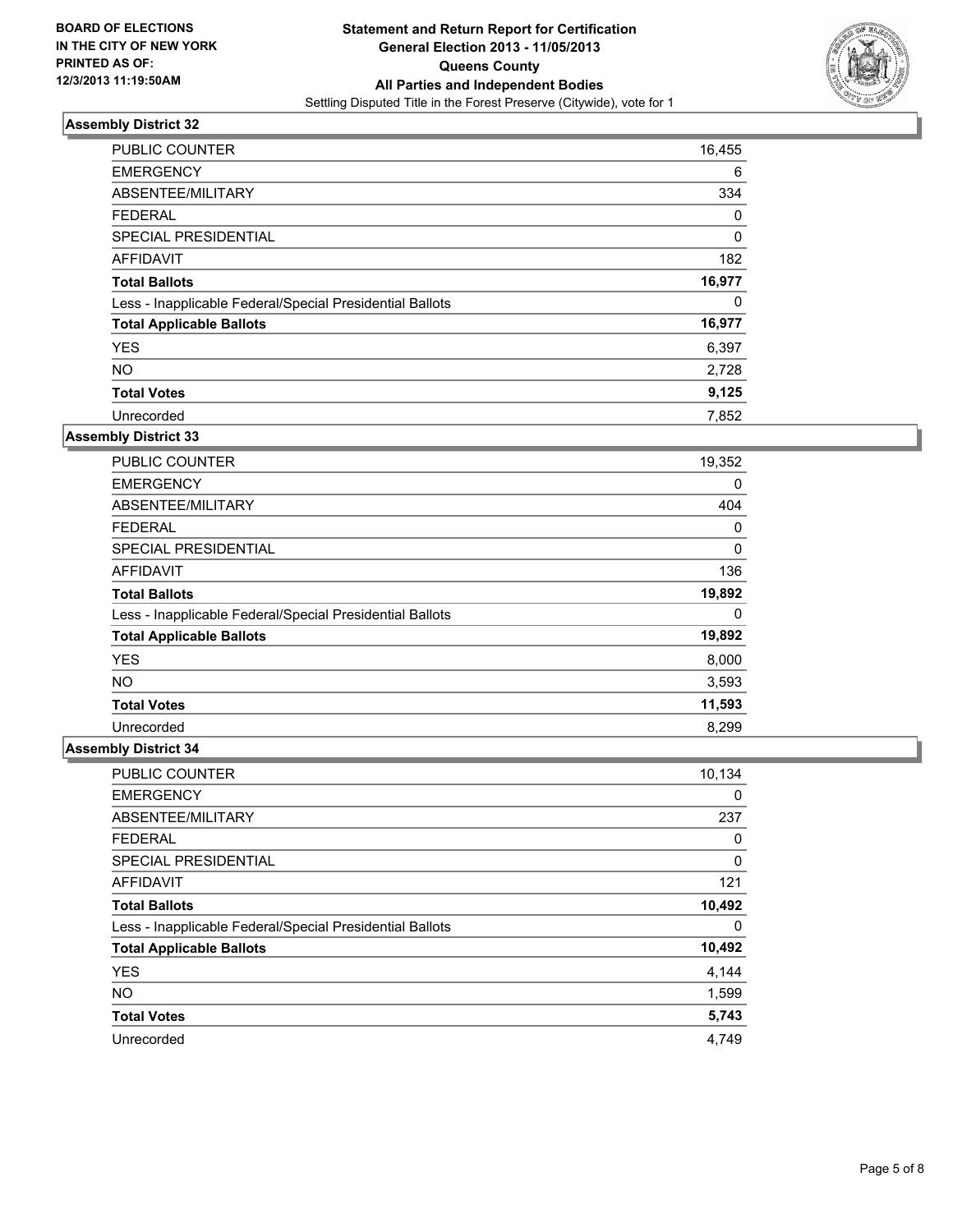

| <b>PUBLIC COUNTER</b>                                    | 9,190 |
|----------------------------------------------------------|-------|
| <b>EMERGENCY</b>                                         | 0     |
| ABSENTEE/MILITARY                                        | 375   |
| <b>FEDERAL</b>                                           | 0     |
| SPECIAL PRESIDENTIAL                                     | 0     |
| <b>AFFIDAVIT</b>                                         | 98    |
| <b>Total Ballots</b>                                     | 9,663 |
| Less - Inapplicable Federal/Special Presidential Ballots | 0     |
| <b>Total Applicable Ballots</b>                          | 9,663 |
| <b>YES</b>                                               | 3,734 |
| <b>NO</b>                                                | 1,379 |
| <b>Total Votes</b>                                       | 5,113 |
| Unrecorded                                               | 4,550 |

### **Assembly District 36**

| <b>PUBLIC COUNTER</b>                                    | 14,716 |
|----------------------------------------------------------|--------|
| <b>EMERGENCY</b>                                         |        |
| ABSENTEE/MILITARY                                        | 290    |
| <b>FEDERAL</b>                                           | 0      |
| <b>SPECIAL PRESIDENTIAL</b>                              | 0      |
| AFFIDAVIT                                                | 199    |
| <b>Total Ballots</b>                                     | 15,206 |
| Less - Inapplicable Federal/Special Presidential Ballots | 0      |
| <b>Total Applicable Ballots</b>                          | 15,206 |
| <b>YES</b>                                               | 6,744  |
| <b>NO</b>                                                | 2,899  |
| <b>Total Votes</b>                                       | 9,643  |
| Unrecorded                                               | 5,563  |

| PUBLIC COUNTER                                           | 12,663 |
|----------------------------------------------------------|--------|
| <b>EMERGENCY</b>                                         | 59     |
| ABSENTEE/MILITARY                                        | 267    |
| <b>FEDERAL</b>                                           | 0      |
| SPECIAL PRESIDENTIAL                                     | 0      |
| AFFIDAVIT                                                | 160    |
| <b>Total Ballots</b>                                     | 13,149 |
| Less - Inapplicable Federal/Special Presidential Ballots | 0      |
| <b>Total Applicable Ballots</b>                          | 13,149 |
| <b>YES</b>                                               | 5,997  |
| <b>NO</b>                                                | 2,263  |
| <b>Total Votes</b>                                       | 8,260  |
| Unrecorded                                               | 4,889  |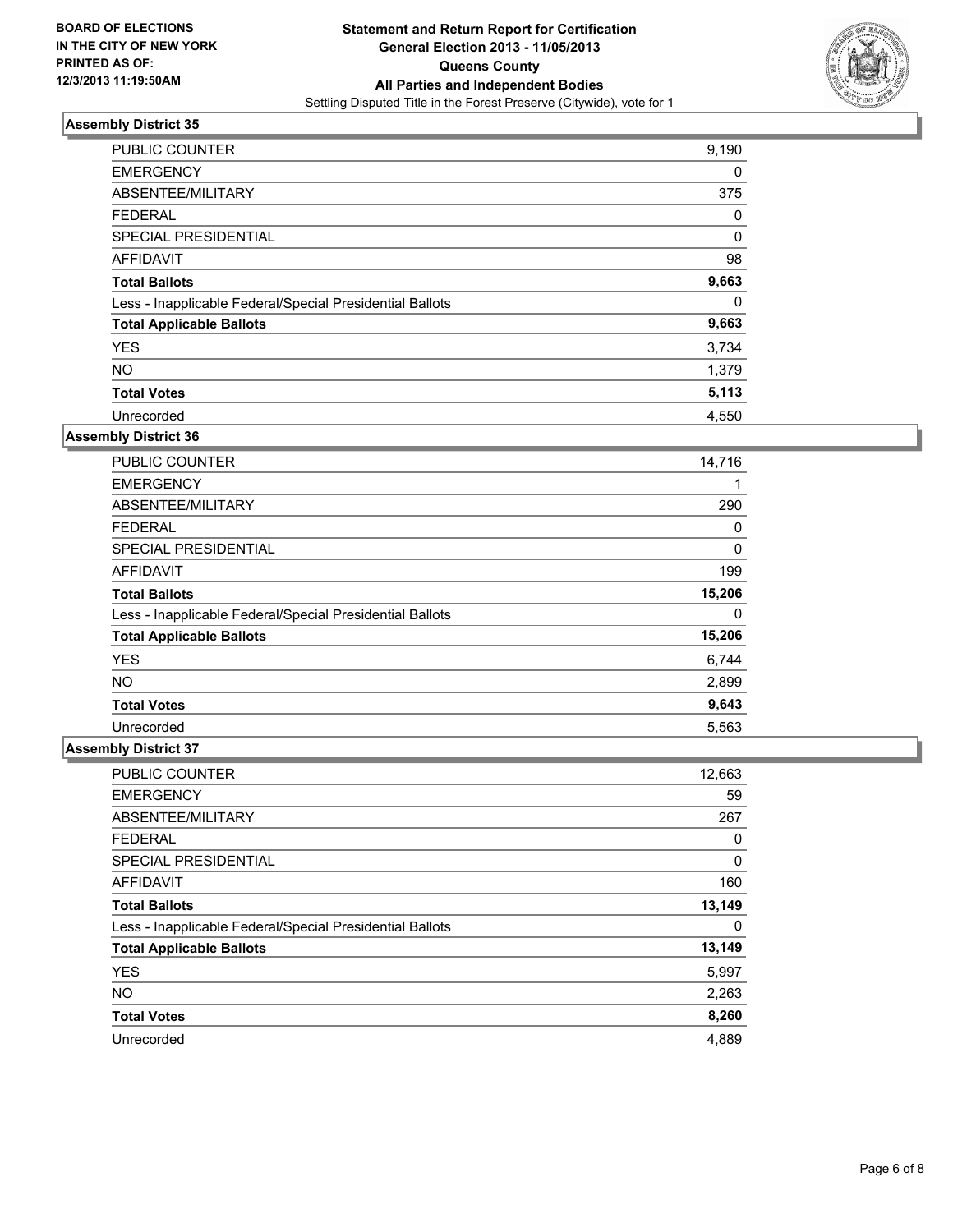

| <b>PUBLIC COUNTER</b>                                    | 9,719  |
|----------------------------------------------------------|--------|
| <b>EMERGENCY</b>                                         | 1      |
| ABSENTEE/MILITARY                                        | 196    |
| <b>FEDERAL</b>                                           | 0      |
| SPECIAL PRESIDENTIAL                                     | 0      |
| <b>AFFIDAVIT</b>                                         | 98     |
| <b>Total Ballots</b>                                     | 10,014 |
| Less - Inapplicable Federal/Special Presidential Ballots | 0      |
| <b>Total Applicable Ballots</b>                          | 10,014 |
| <b>YES</b>                                               | 3,941  |
| <b>NO</b>                                                | 2,006  |
| <b>Total Votes</b>                                       | 5,947  |
| Unrecorded                                               | 4,067  |

### **Assembly District 39**

| <b>PUBLIC COUNTER</b>                                    | 7,292 |
|----------------------------------------------------------|-------|
| <b>EMERGENCY</b>                                         | 0     |
| ABSENTEE/MILITARY                                        | 148   |
| <b>FEDERAL</b>                                           | 0     |
| SPECIAL PRESIDENTIAL                                     | 0     |
| <b>AFFIDAVIT</b>                                         | 101   |
| <b>Total Ballots</b>                                     | 7,541 |
| Less - Inapplicable Federal/Special Presidential Ballots | 0     |
| <b>Total Applicable Ballots</b>                          | 7,541 |
| <b>YES</b>                                               | 2,710 |
| NO.                                                      | 1,047 |
| <b>Total Votes</b>                                       | 3,757 |
| Unrecorded                                               | 3,784 |

| PUBLIC COUNTER                                           | 10,014 |
|----------------------------------------------------------|--------|
| <b>EMERGENCY</b>                                         | 0      |
| ABSENTEE/MILITARY                                        | 361    |
| <b>FEDERAL</b>                                           | 0      |
| SPECIAL PRESIDENTIAL                                     | 0      |
| AFFIDAVIT                                                | 63     |
| <b>Total Ballots</b>                                     | 10,438 |
| Less - Inapplicable Federal/Special Presidential Ballots | 0      |
| <b>Total Applicable Ballots</b>                          | 10,438 |
| <b>YES</b>                                               | 3,903  |
| <b>NO</b>                                                | 1,850  |
| <b>Total Votes</b>                                       | 5,753  |
| Unrecorded                                               | 4,685  |